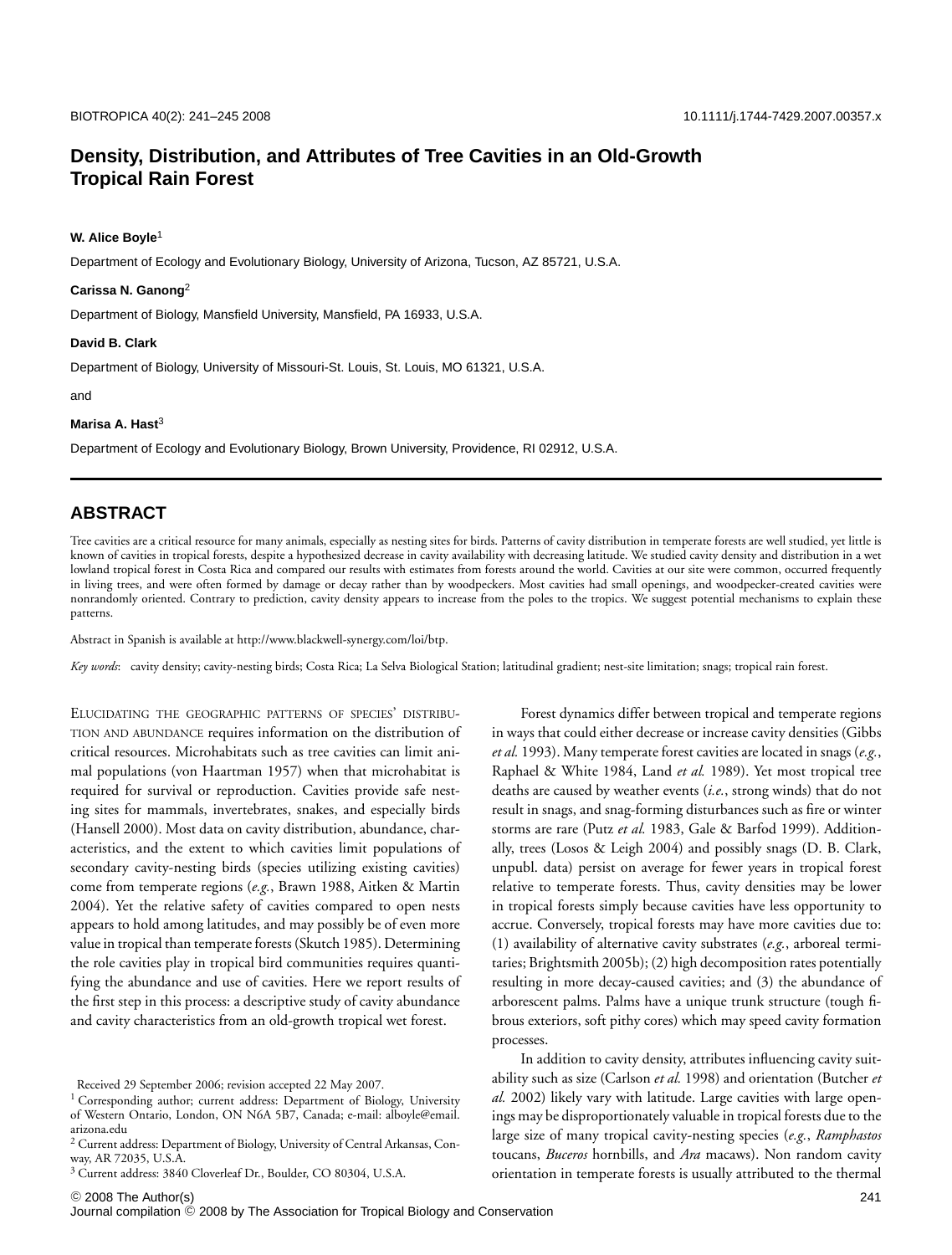consequences of sun angle and prevailing wind (Hardy & Morrison 2001, Wiebe & Swift 2001). Because ambient temperatures in the lowland tropics are typically within the thermal-neutral zone for most bird species (Calder & King 1974) and canopies shade and shelter most cavities from wind, cavities constructed for nesting would be expected to be oriented randomly in lowland tropical forests.

To our knowledge, the only data on cavity abundance, distribution, and characteristics from tropical forests is limited to five studies from scattered locations around the tropics, and only three (Pattanavibool & Edge 1996, Stoneman *et al.* 1997, Brightsmith 2005a) describe characteristics of all cavities rather than just the cavities suitable for particular species. Improved understanding of cavity resource availability in the tropics will provide baseline data for comparisons with ever-increasing secondary and selectively logged forests, and inform conservation efforts directed at tropical secondary cavity-nesting species such as parrots (Stotz *et al.* 1996). Our goals were to quantify patterns of cavity abundance in an oldgrowth tropical wet forest, describe characteristics of these cavities relevant to their use by cavity-nesting birds, and examine the relationship between latitude and cavity density by comparing our results with published data.

We worked at La Selva Biological Station in NE Costa Rica (10°25'53" N, 84°00'13" W; mean annual temperature: 26°C; annual rainfall: ∼4000 mm; Sanford *et al.* 1994). Forests at La Selva are comprised of *ca* 100 woody spp  $\geq$  10 cm diameter/ha, and are dominated by *Pentaclethra macroloba* (Mimosoideae) in the canopy and palms (Aracaceae) in the understory (Lieberman *et al.* 1996, Clark & Clark 2000). We studied cavities in 12 of 18 0.5 ha (100  $\times$  50 m) plots established for an ongoing study of forest dynamics (Clark & Clark 2000). Plots were located in upland old-growth forest using a random design stratified by slope and soil (flat alluvial and ultisol soils, ultisol slopes). During June–July 2005, we counted cavities in all snags in 12 plots (four in each of the three edaphic conditions, 6 ha total) and in all live trees  $\geq$ 10 cm dbh in two of the  $10 \times 10$  m subplots within each plot. We searched for cavities using  $10 \times 40$  power binoculars, circling the tree at distances of 1-15 m. We defined cavities as openings in the tree above ground level, extending into the trunk, not visibly open to the ground or sky, and at least 2.5 cm estimated diameter. Our methods are comparable to those used in other studies (*e.g.*, Brightsmith 2005a).

We classified trees containing cavities as either palms or 'hardwoods' (all dicots). We further classified cavities as either: (1) presumed to have been excavated by woodpeckers  $(>25\%$  of circumference regularly circular and not located at broken branch point); or (2) presumed to have been created by mechanical damage, invertebrate or microbial decay, or excavation by other vertebrates. When cavities appeared to have been first excavated by woodpeckers then subsequently decayed we assigned the cavity to the 'damage/decay' category. Some damage/decay cavities may have been misclassified if by chance they had highly regular openings. We estimated cavity entrance size using an aluminum pole marked at 5 cm intervals held adjacent to the cavity, and we determined cavity orientation using a compass.

To estimate cavity density, we summed all cavities found in the 12 plots (snags) or 24 subplots (trees), divided these numbers by the area surveyed (6 ha for snags; 0.24 ha for trees), then summed those values to obtain landscape-level estimates. To explore the relationship between substrate and cavity density, we constructed an ANOVA model (including soil and slope as fixed effects) using *N* cavities/plot (*N* snag cavities  $+$  [*N* live tree cavities in both subplots/0.04]) as the response variable. To compare the proportion of stems containing  $\geq$ 1 cavity in palms versus hardwoods, we used Fisher's exact tests (Sokal & Rohlf 1995). Because tree types differed in the frequency with which they contained cavities, we compared the proportion of stems with cavities in snags versus live trees separately for palms and hardwoods. We used stem rather than cavity as the unit of replication in these analyses because multiple cavities in a single tree may not represent independent cavity-forming events.

We compared the proportion of cavities presumed to have been created by woodpeckers versus damage/decay and determined whether the frequency of these cavity types differed between snags and live trees using Fisher's exact tests. We explored whether cavity characteristics (cavity origin, tree type, and snag vs. live tree) were associated with variation in cavity size using an ANOVA model (with all three factors treated as fixed effects). We modeled cavity opening sizes as ellipses and described the distribution of cavity opening sizes by fitting log-normal, Poisson and exponential distributions to the data. We used Rayleigh's Uniformity test (Zar 1999) to detect deviations from random cavity orientation for woodpecker holes using Oriana statistical software (ver. 2.0, Kovach Computing Services 2006).

To compare cavity densities at our site with densities from forests at other latitudes, we searched the Web of Science (accessed September 2006) using the term 'cavity' in combination with 'density,' 'abundance,' 'snag,' 'tree,' 'nest and bird,' as well as 'hollow' in combination with 'bird' and 'nest.' We supplemented these sources with literature cited by authors of articles in our original search. To evaluate the relationship between cavity density and latitude (median value if more than one noted), we used multiple linear regression, controlling for forest type (old-growth or managed/logged forest), and minimum cavity opening area (if authors defined criteria) by including these as model covariates.

We counted 195 cavities in 66 of the 153 snags found in the 12 0.5-ha plots, and 19 cavities in 14 of the 130 live trees in the 24 0.01-ha subplots. Thus, cavities occur at La Selva at densities of 32.5/ha in snags and 79.2/ha in live trees, or 111.7 cavities/ha, of which 29 percent are in snags. Cavity densities ranged from 9– 131/ha in the 12 plots, and mean (±SE) cavs/ha did not differ between alluvial (64.0  $\pm$  29.2) and residual soils (63.8  $\pm$  29.0;  $F_{1,9}$ )  $= 0.05, P = 0.834$ , nor between flat (60.3  $\pm$  16.6) and steep slopes  $(71.0 \pm 24.1; F_{1.9} = 0.17, df = 10, P = 0.72).$ 

Snags were more likely to contain cavities than were live trees (Fisher's exact test, *P* < 0.0001); 43.1 percent of snags versus 10.8 percent of live trees contained  $\geq 1$  cavity. Overall, hardwoods were twice as likely to contain cavities as palms (33.0% vs. 15.3%;  $P = 0.004$ ), but this difference was due to an absence of cavities in live palms. Dead palms and hardwood snags differed little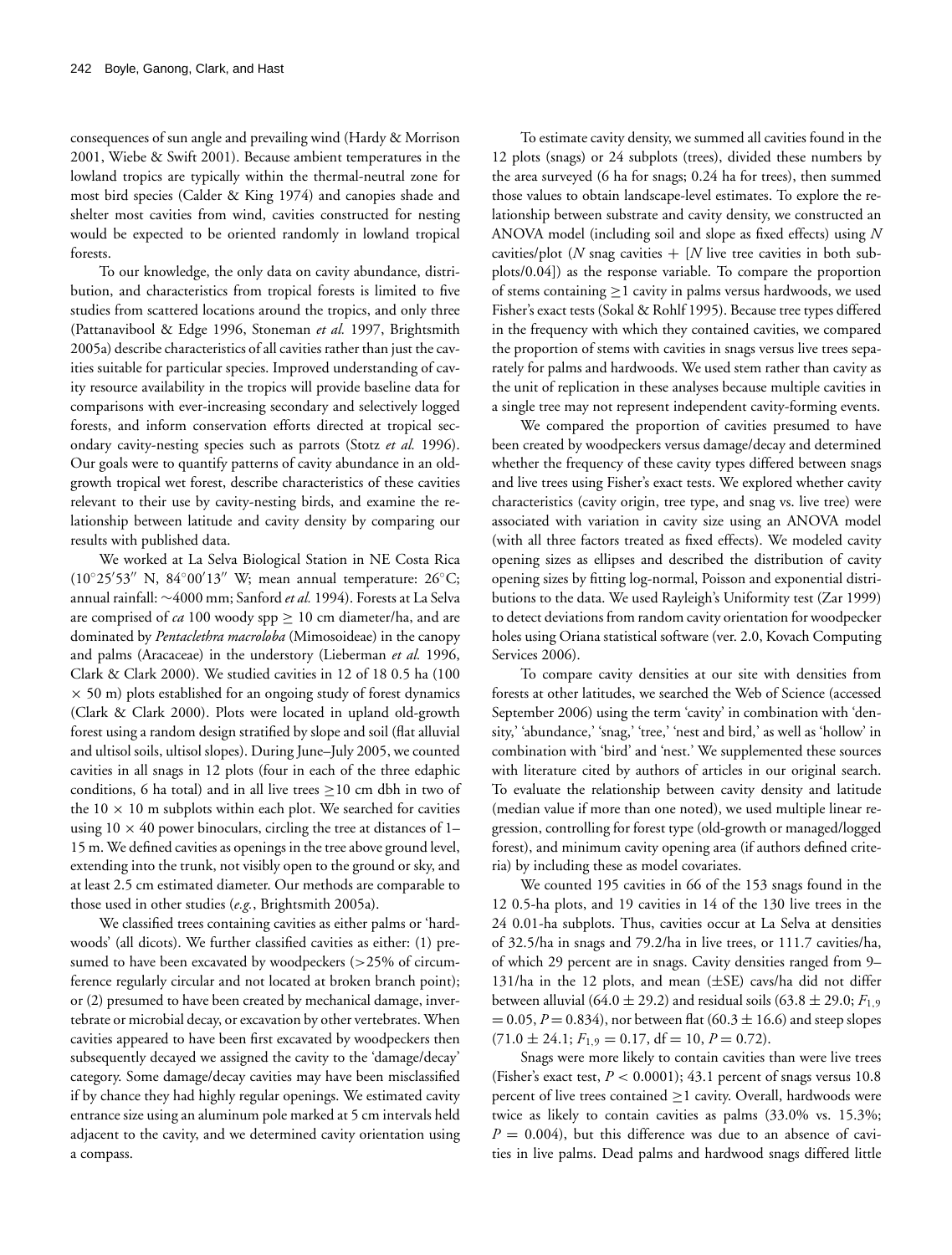in their likelihood of containing cavities  $(31.4\% \text{ vs. } 47.4\%; P =$ 0.12).

Woodpeckers apparently created 79 (36.9%) of the 214 cavities of which 76 (96%) were in snags and three in live trees. Thus, woodpecker cavities at La Selva occurred in densities of 25.2 cavs/ha  $([76/6 \text{ ha}] + [3/0.24 \text{ ha}])$ . Most  $(88.2\%)$  of the damage/decay cavities occurred in snags. However, woodpecker cavities were even more likely to be found in snags (96.2%) than were damage/decay cavities ( $P = 0.049$ ). Most cavities had small openings; 55 of 214 had openings  $\leq 10$  cm<sup>2</sup>. Woodpecker cavities reached a maximum opening size of  $240 \text{ cm}^2$ , whereas damage/decay cavities reached a maximum of  $471 \text{ cm}^2$ , and median opening size of woodpecker cavities was  $19.7 \text{ cm}^2$  smaller than damage/decay cavities. However, cavity opening size did not depend on cavity origin (woodpecker vs. damage/decay, mean difference  $2.8 \pm 4.9 \text{ cm}^2$ ,  $F_{1,210} = 0.99$ ,  $P = 0.32$ ), tree type (palm vs. hardwood, mean difference 6.6 cm<sup>2</sup>  $\pm$ 6.4 cm<sup>2</sup>,  $F_{1,210} = 2.20, P = 0.14$ ), or whether the cavity was in a snag or live tree (mean difference  $10.9 \pm 8.2 \text{ cm}^2$ ,  $F_{1,210} = 0.50$ , *P* = 0.48; whole model, *ln*-transformed areas,  $F_{3,210} = 1.4$ , *P* = 0.25). The size distribution of cavity openings was not well described by any standard parametric distributions (in all cases, *P*-values for goodness of fit tests were < 0.01). The orientation of woodpecker cavity openings was nonrandomly distributed  $(Z = 5.1, N = 79,$  $P = 0.006$ ). Mean azimuth of woodpecker cavities was 39.6 $\textdegree$  with a circular variance of 0.746. Nearly half (49.4%) of all cavities were oriented roughly N–NE (340◦–80◦).

We found 62 cavity density estimates from forests at latitudes ranging from  $35°$  S to  $67°44'$  N (Table S1). Forty-one estimates came from old-growth forests, with the remaining 21 from managed, disturbed, or selectively logged forests. We found too few southern hemisphere studies to separately analyze latitudinal gradients in each hemisphere. Therefore, we used absolute latitude in our analyses. Latitude was neither linearly  $(F_{1,60} = 2.9, P = 0.10)$  nor curvilinearly  $(F_{2,59} = 1.40, P = 0.25)$  related to cavity density in the complete data set. However, these results were confounded by differences among studies in criteria used to identify cavities. Only 13 studies (17 estimates; Table S1) provided sufficient methodological detail to determine the minimum size criteria used to define 'cavity.' After restricting analyses to those 17 estimates and including minimum opening area as a covariate, latitude was negatively associated with cavity density ( $R^2 = 0.54$ ,  $F_{2,14} = 8.2$ ,  $P = 0.004$ ; Fig. 1). With each 10° increase in latitude, mean cavity density decreased by 44.7 (± 11.4) cavs/ha (*t* = −3.9, df = 14, *P* = 0.002). Even after excluding a tropical outlier with extremely high cavity density estimates (Pattanavibool & Edge 1996; 407 cavs/ha in old-growth forest; Table S1), a 10◦ increase in latitude was associated with 24.9  $(\pm 6.0)$  fewer cavs/ha  $(F_{1,13} = 17.1, P = 0.001;$  Fig. 1). The relationship between latitude and cavity density was not related to forest age or disturbance  $(F_{1,13} = 0.1, P = 0.71)$ .

Cavity density at La Selva was high relative to estimates from temperate forests. However, comparison of densities at our site with other tropical sites (Table S1; Fig. 1) suggests that La Selva may not be atypical in the humid tropics. It is unlikely that our high estimates reflect methodological differences; many authors of the



FIGURE 1. Relationship between absolute latitude (northern and southern hemispheres combined) and cavity density/ha after controlling for minimum cavity opening size criteria used in different studies (*y* = 266.5 − 4.466 latitude  $-$  0.888 min. cavity entrance,  $R^2 = 0.54$ ,  $F_{2,14} = 8.2$ ,  $P = 0.004$ ). Circles represent estimates of cavity density from old-growth forests and triangles represent estimates of cavity density from managed, selectively logged, or otherwise disturbed forests. The solid black circle represents the cavity density estimate from La Selva.

studies in Table S1 used cavity-searching methods similar to ours, and nine of the 13 other studies that specified their size criteria used cavity opening size minima similar to ours ( $\leq$  50 mm diam.). High cavity density at La Selva does not necessarily contradict Gibbs *et al*. (1993) who hypothesized that cavities are more likely to be limiting in the tropics due to tropical avifaunas containing proportionately more secondary cavity-nesting species and fewer primary cavity-nesting species than temperate avifaunas. More work on cavity occupancy rates, nest site selection, and reproductive success in relation to cavity characteristics will be necessary to reject this hypothesis. Nevertheless, our study suggests that even with relatively few primary cavity nesting species, tropical cavity density—a key factor affecting cavity availability—can be high due to high densities of cavities created by other processes.

As in other forests from other sites, snags at La Selva contained a disproportionate number of cavities, especially woodpecker cavities, implying that forest managers should consider snags in tropical forest as critical wildlife resources. Interestingly, virtually all cavities in live trees occurred in dead branches or in places where branches had broken from the tree (C. N. Ganong & M. A. Hast, pers. obs.). An unexplored hypothesis potentially explaining high tropical cavity densities is that tropical trees might contain more branches of suitable diameter in which cavities can form, or a higher incidence of dead branches in live trees. Alternatively, tropical trees may be subject to higher rates of pathogen attack which could lead to broken branch points being transformed into a decay-caused cavity more often than in temperate trees. These hypotheses could be tested by comparing branch diameters, the incidence of dead branches, and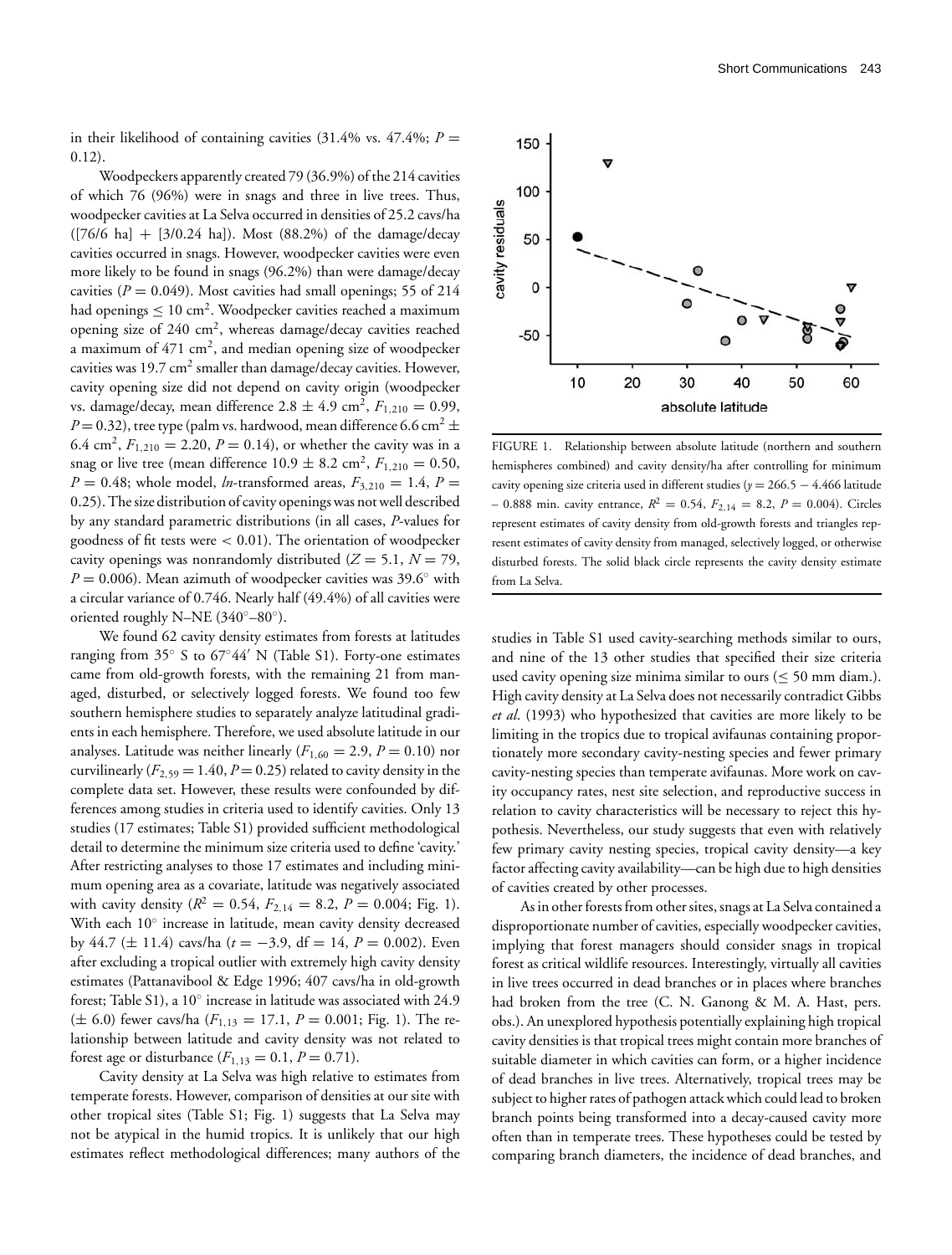the incidence of cavities in broken branch points between forests of high and low cavity abundance. Palms comprise ∼25 percent of trees at our site (Clark & Clark 2000). Once palms die, they do not seem to function differently than hardwoods with respect to cavity formation. However, palms were unique in never containing cavities when alive. This observation may reflect the fact that palms do not branch, and the majority of our live-tree cavities occurred in dead branches.

We did not expect to find nonrandom cavity orientation at our site. While we cannot explain why tropical woodpeckers would orient their holes preferentially to the N–NE, our finding suggests that alternative hypotheses explaining nonrandom cavity orientation should be tested, and the thermoregulatory consequences different cavity directions in tropical forests ought to be explored.

Cavities suitable for large birds may be of disproportionate importance to birds of conservation concern. Only 55 (25.7%) of the cavities in this study had cavity openings  $\geq 60 \text{ cm}^2$ , which is similar to the lower size cut-offs in studies of large secondary cavity-nesting species (*e.g.*, Saunders *et al.* 1982, Soulliere 1988). Even though large cavities were relatively uncommon at La Selva, our data set yields estimates of 28.7 large cavs/ha which is still substantially higher than comparable large-cavity estimates in the above studies (0.7 and 16.0 cavs/ha, respectively). We found much higher cavity densities than in any of the temperate forests in our data set, and propose that availability of appropriate nesting substrate may not structure tropical bird communities in the ways observed in temperate forests. Tests of this hypothesis will require collecting data on cavity use and suitability from multiple tropical sites. Obtaining data on cavity use is not a trivial task; during approximately 300 person-hours of field work for this study, we never saw birds entering or leaving any cavity on our plots. Given the importance of cavities to tropical avifaunas, the lack of basic information on cavity distribution is daunting. However, a relatively modest investment in further research should quickly lead to a much deeper understanding of how cavities function in structuring populations of tropical forest birds.

## **ACKNOWLEDGMENTS**

We thank OTS and NSF for funding through the 2005 La Selva REU Program, and gratefully thank OTS/La Selva staff, especially P. Arroyo, for support. L. Campos and W. Miranda assisted in the field. J. Hurtado improved the wording in the Spanish abstract. Plot data were developed with support from NSF, the Andrew W. Mellon Foundation, and Conservation International (TEAM), which is made possible by a grant from the Gordon & Betty Moore Foundation.

### **SUPPLEMENTARY MATERIAL**

The following supplementary material for this article is available online at: www.blackwell-synergy.com/loi/btp

Table S1. *Studies reporting tree cavity density estimates per unit area from forests of different latitudes and ages*.

# **LITERATURE CITED**

- AITKEN, K. E. H., AND K. MARTIN. 2004. Nest cavity availability and selection in aspen-conifer groves in a grassland landscape. Can. J. For. Res. 34: 2099–2109.
- BRAWN, J. D. 1988. Selectivity and ecological consequences of cavity nesters using natural vs. artificial nest sites. Auk 105: 789–791.
- BRIGHTSMITH, D. J. 2005a. Competition, predation and nest niche shifts among tropical cavity nesters: Ecological evidence. J. Avian Biol. 36: 74– 83.
- BRIGHTSMITH, D. J. 2005b. Competition, predation and nest niche shifts among tropical cavity nesters: Phylogeny and natural history evolution of parrots (Psittaciformes) and trogons (Trogoniformes). J. Avian Biol. 36: 64– 73.
- BUTCHER, L. R., S. A. FLEURY, AND J. M. REED. 2002. Orientation and vertical distribution of Red-naped Sapsucker (*Sphyrapicus nuchalis*) nest cavities. Western North American Naturalist 62: 365–369.
- CALDER, W. A., AND J. R. KING. 1974. Thermal and caloric relations of birds. *In* D. S. Farner and J. R. King (Eds.). Avian biology, pp. 259–413. Academic Press, New York, New York.
- CARLSON, A., U. SANDSTRÖM, AND K. OLSSON. 1998. Availability and use of natural tree holes by cavity nesting birds in a Swedish deciduous forest. Ardea 86: 109–119.
- CLARK, D. B., AND D. A. CLARK. 2000. Landscape-scale variation in forest structure and biomass in a tropical rain forest. For. Ecol. Manage. 137: 185–198.
- GALE, N., AND A. S. BARFOD. 1999. Canopy tree mode of death in a western Ecuadorian rain forest. J. Trop. Ecol. 15: 415–436.
- GIBBS, J. P., M. L. HUNTER, AND S. M. MELVIN. 1993. Snag availability and communities of cavity-nesting birds in tropical versus temperate forests. Biotropica 25: 236–241.
- HANSELL, M. 2000. Bird nests and construction behaviour. Cambridge University Press, Cambridge, UK.
- HARDY, P. C., AND M. L. MORRISON. 2001. Nest site selection by Elf Owls in the Sonoran Desert. Wilson Bull. 113: 23–32.
- KOVACH COMPUTING SERVICES. 2006. Oriana. Anglesey, UK.
- LAND, D., W. R. MARION, AND T. E. OMEARA. 1989. Snag availability and cavity nesting birds in Slash Pine plantations. J. Wildl. Manage. 53: 1165–1171.
- LIEBERMAN, D., M. LIEBERMAN, R. PERALTA, AND G. S. HARTSHORN. 1996. Tropical forest structure and composition on a large-scale altitudinal gradient in Costa Rica. J. Ecol. 84: 137–152.
- LOSOS, E. C., AND E. G. LEIGH JR. 2004. Tropical forest diversity and dynamism. University of Chicago Press, Chicago, Illinois.
- PATTANAVIBOOL, A., AND W. D. EDGE. 1996. Single-tree selection silviculture affects cavity resources in mixed deciduous forests in Thailand. J. Wildl. Manage. 60: 67–73.
- PUTZ, F. E., P. D. COLEY, K. LU, A. MONTALVO, AND A. AIELLO. 1983. Uprooting and snapping of trees: Structural determinants and ecological consequences. Can. J. For. Res. 13: 1011–1020.
- RAPHAEL, M. G., AND M. WHITE. 1984. Use of snags by cavity-nesting birds in the Sierra Nevada. Wildl. Monographs 86: 1–66.
- SANFORD, R. L., JR., P. PAABY, J. C. LUVALL, AND E. PHILLIPS. 1994. Climate, geomorphology, and aquatic systems. *In* L. A. McDade, K. S. Bawa, H. A. Hespenheide, and G. S. Hartshorn (Eds.). La Selva: Ecology and natural history of a neotropical rain forest. University of Chicago Press, Chicago, Illinois.
- SAUNDERS, D. A., G. T. SMITH, AND I. ROWLEY. 1982. The availability and dimensions of tree hollows that provide nest sites for Cockatoos (Psittaciformes) in Western Australia. Aust. Wildl. Res. 9: 541–556.